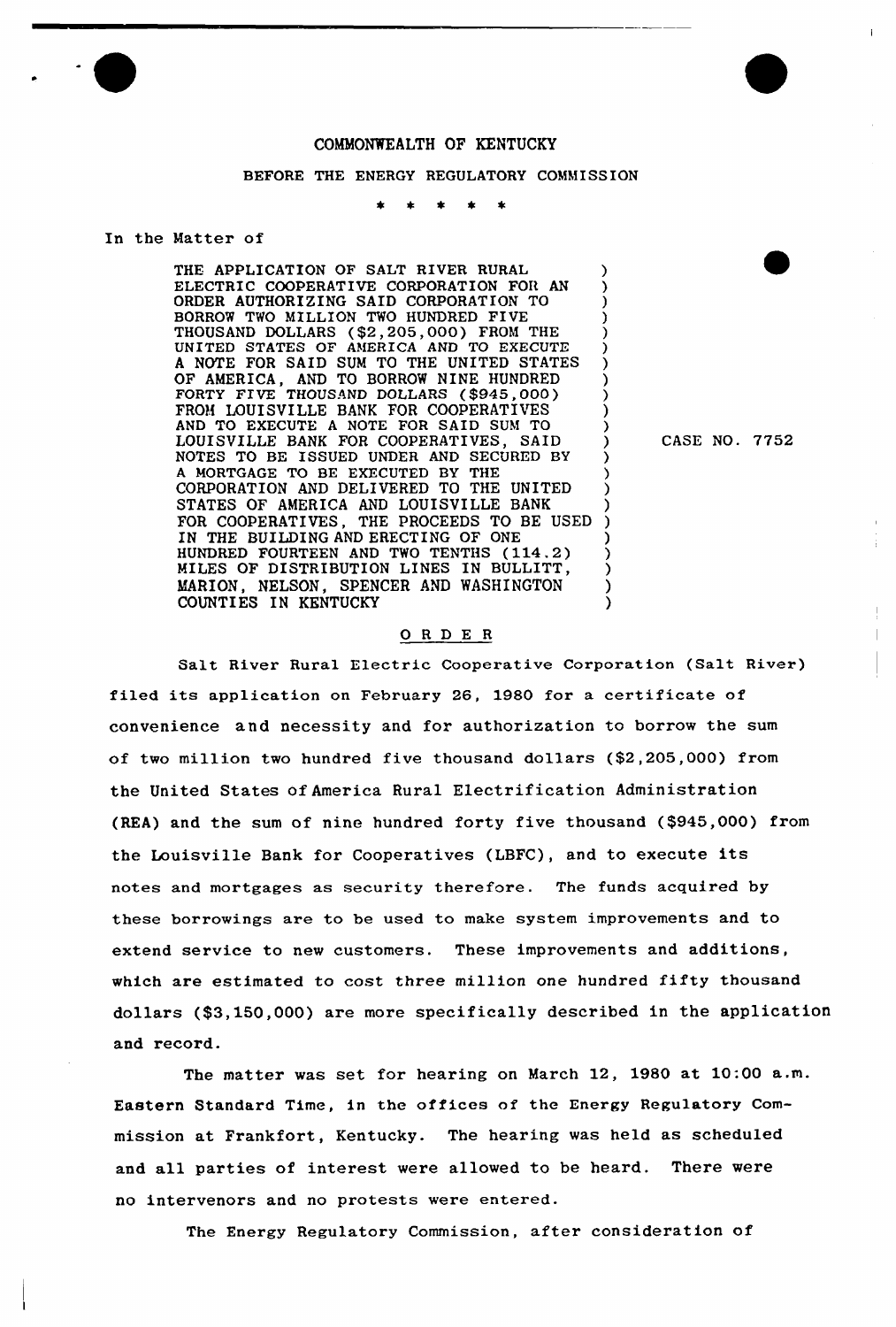

the application and all evidence of record, and being advised, is of the opinion and FINDS:

1. That public convenience and necessity require that such construction as is proposed in the application and record be performed and that a certificate of convenience and necessity should be granted.

2. That the proposed borrowings are for a lawful object within the corporate purposes of the utility, are necessary and appropriate for and consistent with the proper performance by the utility of its service to the public, and will not impair its ability to perform that service, and are reasonably necessary and appropriate for such purpose.

IT IS THEREFORE ORDERED that Salt River be and it is hereby granted a certificate of public convenience and necessity to proceed with the construction as set forth in the application and record.

IT IS FURTHER ORDERED that Salt River be and hereby is authorized to borrow a sum in the principal amount of  $$2,205,000$ from REA at the rate of five percent (5%) per annum over a thirtyfive (35) year period.

IT IS FURTHER ORDERED that Salt River be and it is hereby authorized to borrow a sum in the principal amount of \$945,000 from LBFC at a variable interest rate over a twenty (20) year period.

IT IS FURTHER ORDERED that Salt River be and it is hereby authorized to execute its notes and mortgages as security for the loans authorized herein.

IT IS FURTHER ORDERED that the proceeds from the proposed borrowings shall be used only for the lawful objects as set out in the application and record.

IT IS FURTHER ORDERED that Salt River shall, as soon as reasonably possible, fi]e with the Commission <sup>a</sup> copy of the correspondence from REA approving the loan.

IT IS FURTHER ORDERED that Salt River shall submit semiannual reports to the Commission setting forth in detail the status of the construction authorized herein as well as the status of the funds authorized for said construction.

 $-2-$